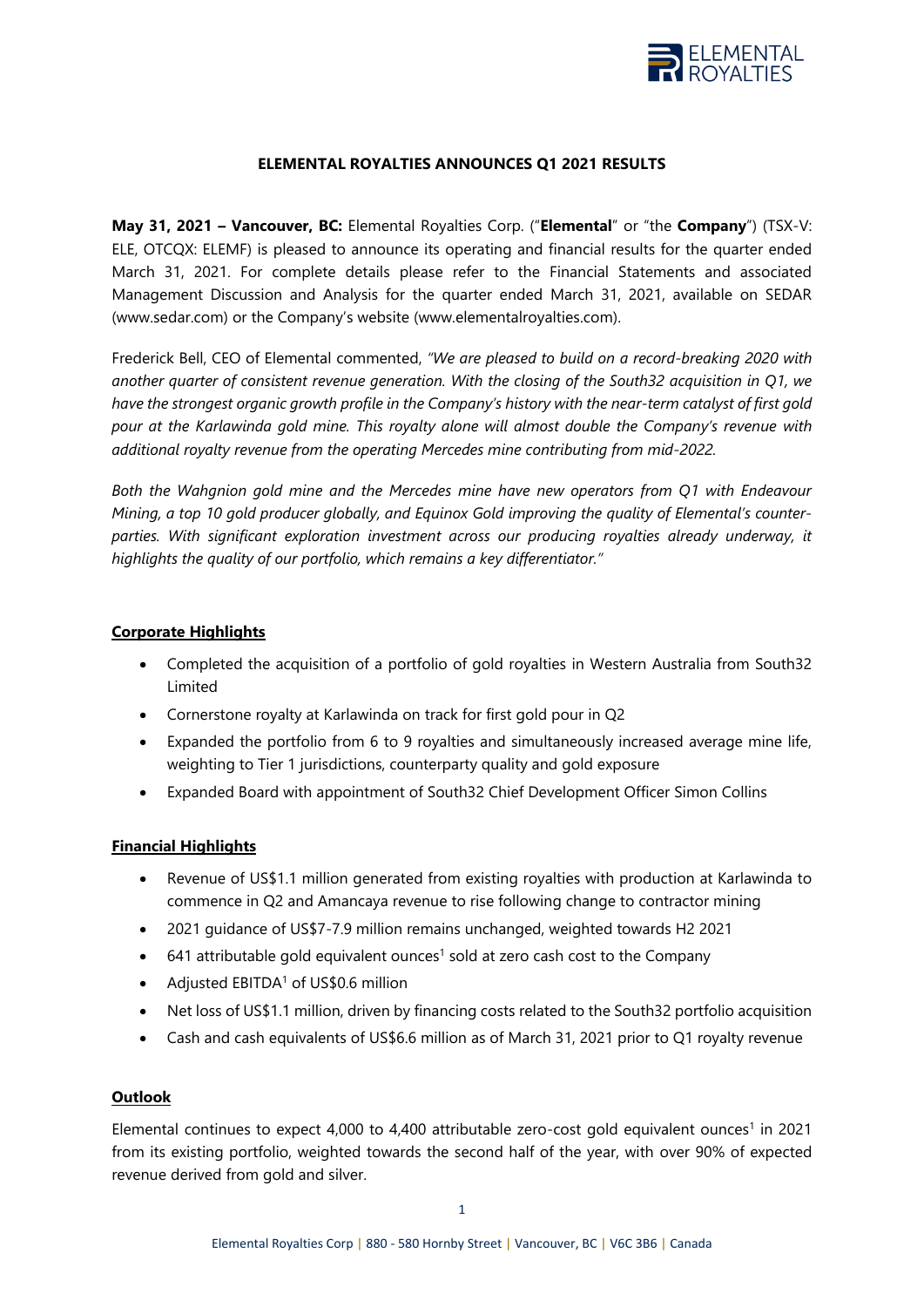

## **Asset Updates**

### **Karlawinda (2% NSR)**

- Capricorn Metals ("Capricorn") (ASX: CMM) announced that concreting and civil earthworks have been completed at the processing plant, the ball mill has been delivered to site, the majority of processing equipment and steelwork has been delivered, construction of the Tailings Storage Facility is underway, and mining has commenced in the Bibra open pit.
- Development costs are in line with budget, with the available funding balance including a 29% contingency allowance. First gold production continues to be expected in Q2 2021.
- Capricorn has also commenced a near pit exploration program, targeting the conversion of Inferred Resources to Indicated immediately to the west of the current A\$1,600 Bibra pit, to support potential pit expansions and production increases.

## **Wahgnion (1% NSR)**

- Produced 43,000 ounces in Q1 2021
- Production was higher compared with Q4 2020 due to higher processed grades as recoveries and throughput remained consistent
- Endeavour Mining (TSX: EDV) completed the acquisition of Teranga Gold on February 10, 2021
- On track to meet guidance, with the mine expected to produce between 140-155 thousand ounces for the period February 10, 2021 to December 31, 2021
- The 2021 exploration program, with a planned expenditure of approximately US\$12.0 million, will focus on Nogbele North and Nogbele South deposits, targeting the continuation of mineralized structures between the Nogbele pits. Additionally, Endeavour is targeting continuation of the Fourkoura deposit and the Hillside target. On the exploration permits efforts will be focused on various attractive targets such as Kafina West and Korindougou.

### **Amancaya (2.25% NSR)**

- Produced 4,600 ounces in Q1 2021 and 9.3koz of gold sales. Austral gold has a further approximately 1,500 ounces of refined gold in inventory
- Expected lower production due to the decision to outsource operations to contractor mining from the end of Q4 2020.
- By mid-April 2021 the contractor had achieved the planned production rates
- Further exploration results on drill out extensions to the Main Vein at Amancaya are starting to define two new veins parallel to, and on either side of the Main Vein
- New drilling on the earlier discovered 'East Vein' has returned the following intersections:
	- o 1.82m @ 3.11g/t from 377.5m (DAM016)
	- o 4.27m @ 7.81g/t from 249.8m (DAM019)
- The 'West Vein' has been discovered through drilling on the other side of the mine workings with the following results:
	- o 2.41m @ 10.2g/t from 20.3m (DAM024)
	- o 1.17m @ 25.0g/t from 52.6m (DAM026)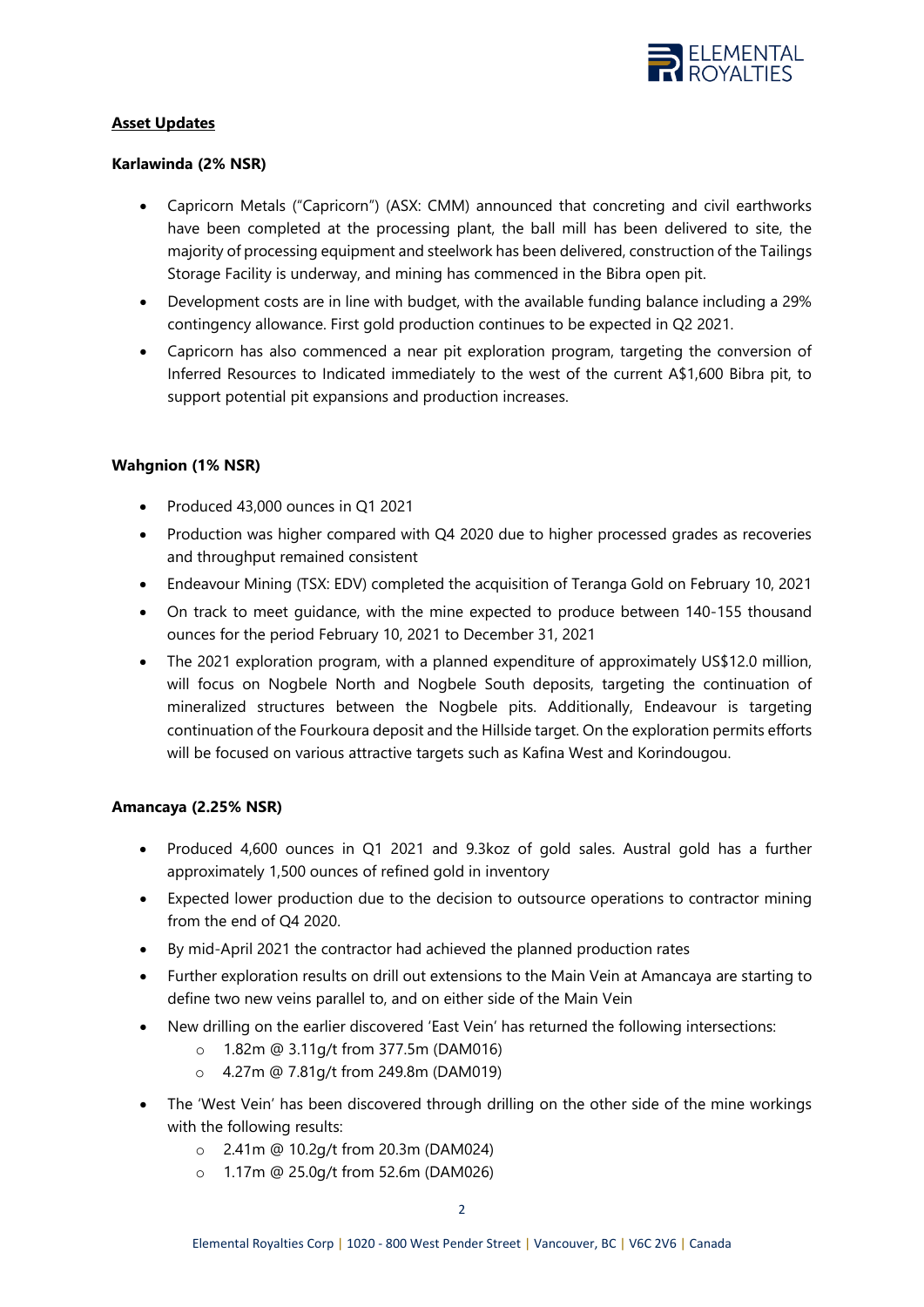

## **Mercedes (1% NSR)**

- On December 16, 2020 Equinox Gold (TSX/NYSE-A: EQX) and Premier Gold Mines announced that the companies had entered into a definitive agreement whereby Equinox Gold would acquire all of the outstanding shares of Premier. The acquisition was completed on April 7, 2021 and the combined entity has a market capitalisation of approximately US\$2.7 billion.
- The focus at Mercedes is currently on the promising, fast-evolving Diluvio/Lupita/San Martin system while also implementing continued exploration, underground development, and mill maintenance programs with the intention of returning to full annual production of approximately 80,000 to 90,000 ounces. Equinox have guided gold production at Mercedes of 30,000 to 35,000 ounces from April 7, 2021 to December 31, 2021.

## **Kwale (0.25% Gross Royalty)**

- Base produced 84,000 tonnes of ilmenite, 19,500 tonnes of rutile and 7,400 tonnes of zircon, and sold 97,000 tonnes of ilmenite, 26,000 tonnes of rutile, and 6,600 tonnes of zircon in Q1
- Grades were higher than expected due to mine path and better reconciliation to the resource model in certain areas
- Global pigment producers have indicated that the strong recovery in demand over the past two quarters has continued through the March quarter, more than offsetting the usual seasonal weakness experienced by the pigment industry at this time of year. The demand recovery for zircon gathered pace through the quarter as ceramic plants in Europe operated at full capacity and Chinese consumption of zircon accelerated on the back of strong economic conditions

### **Laverton (2% Gross Revenue Royalty)**

- Focus Minerals released an Initial Pre-Feasibility Study ("PFS") across only 21% of Focus' Mineral Resource base with substantial potential for resource growth at Elemental's Beasley Creek deposit, which remains open along strike and where additional infill drilling may lead to an upgrade of shallow existing Inferred Resources
- Focus recently announced JORC 20121 compliant maiden Ore Reserves of 546koz of gold, of which 238koz of gold is from the higher-grade Beasley Creek, Beasley Creek South and Wedge Deposits covered by Elemental's royalty
- New strong intersections at Beasley Creek South to be included in second-phase PFS already underway
- A number of other deposits with JORC 2004 resources with grades of 2g/t or greater, many of which are within Elemental's royalty area, are to be updated to JORC 2012 compliance before inclusion in the second-phase PFS

# **Mount Pleasant (5% NPI or A\$10/oz Royalty)**

• Elemental notes an announcement by a mining contractor that initial underground development is underway on the Tuart orebody, covered by Elemental's royalty at Zijin's Mount Pleasant Operations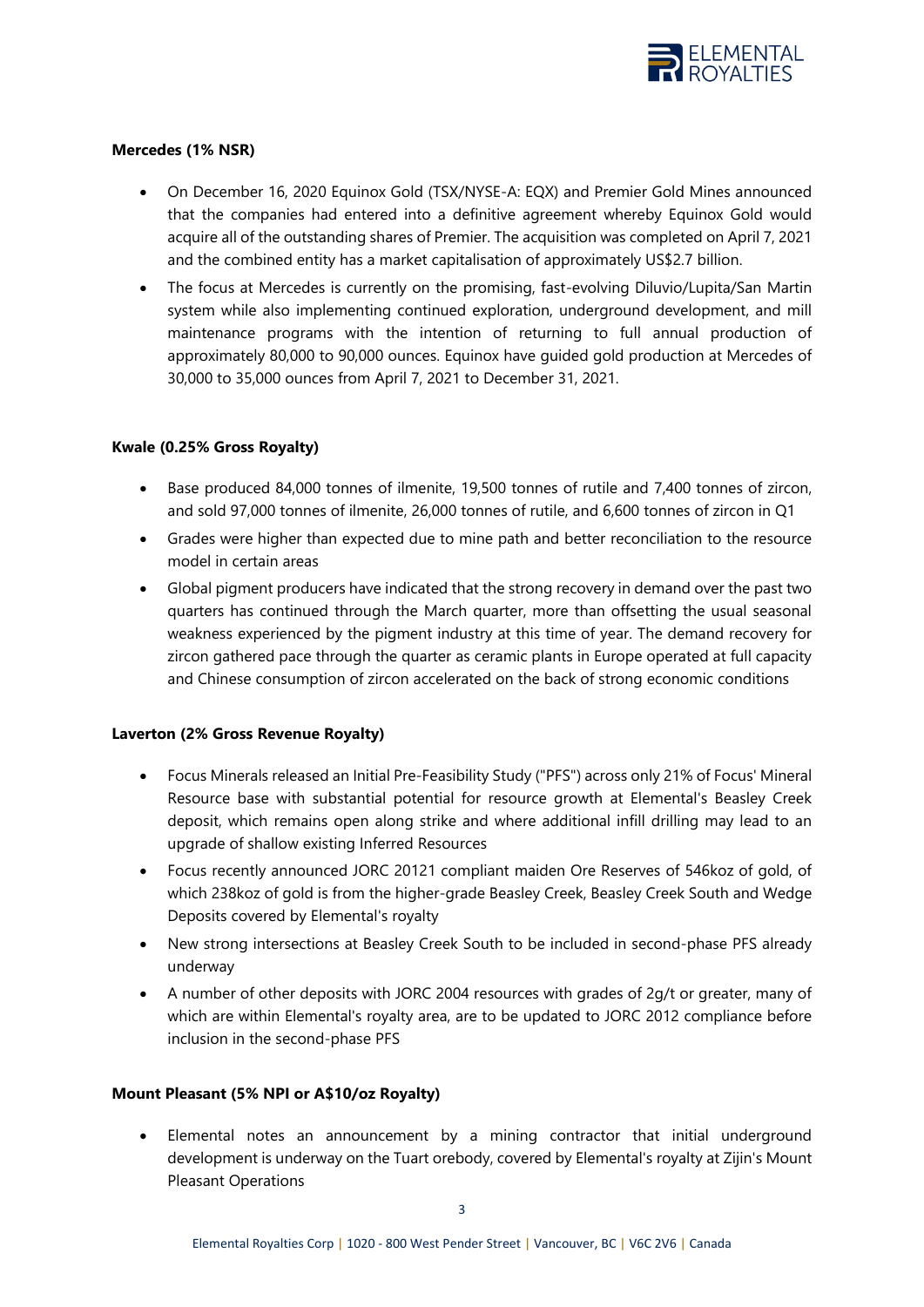

• Tuart has a historical JORC 2012 compliant Indicated Resource of 212koz of gold at 1.8g/t and Inferred Resource of 232koz of gold at  $3.8q/t^2$  on both conceptual underground and open pit mineralisation

### **Panton (0.5% NSR)**

- Red Emperor Resources NL ("Red Emperor") (ASX/AIM: RMP) announced that it intends to acquire Great Northern Palladium Pty Ltd ("GNP") the private company which owns 80% of the Panton project, and holds an option over the remaining 20%.
- Concurrent with the acquisition, Red Emperor intends to complete a A\$10 million equity fundraising with former Stillwater Mining Company Managing Director Mick McMullen to be appointed as a strategic adviser and Justin Tremain as a director alongside a geologist who worked on the original Mineral Resource Estimate delineation drilling.
- Panton has a Measured and Indicated JORC Resource of 12.2Mt @ 2.46g/t Pd, 2.25g/t Pt, 0.3g/t Au, 0.26% Ni, 0.07% Cu for 963koz Pd and 878koz Pt; and an Inferred JORC Resource of 2.2Mt @ 2.0g/t Pd, 1.9g/t Pt, 0.3g/t Au. 0.31% Ni, 0.11% Cu, for 139koz Pd and 129koz Pt2.

## **Western Queen (A\$6 to A\$20/oz Royalty)**

- During Q1 2021, Rumble Resources announced that the final Phase 3 resource drilling results at the Western Queen deposit had been completed
- Rumble intercepted multiple high-grade gold shoots intercepted 100m below the current Western Queen South Open Pit. Drill hole WQRC188 returned:
	- o 5m @ 38.76g/t from 193m
	- o 17 @ 5.7g/t from 221m
- Rumble expect to finalise database completion and associated resource estimated work for the multiple resource zones in Q2 2021

### **On behalf of Elemental Royalties Corp.**

# **Frederick Bell**

CEO and Director

### **Corporate Inquiries:**

Dustin Zinger, Investor Relations Manager Corporate Website: [www.elementalroyalties.com](http://www.elementalroyalties.com/) Direct: +1 (604) 653-9464 Email: [dustin@elementalroyalties.com](mailto:dustin@elementalroyalties.com)

Elemental is a proud member of Discovery Group. For more information please visit: [www.discoverygroup.ca](http://www.discoverygroup.ca/) or contact 604-653-9464.

TSX.V: ELE | OTCQX: ELEMF | ISIN: CA28619L1076

### **About Elemental Royalties**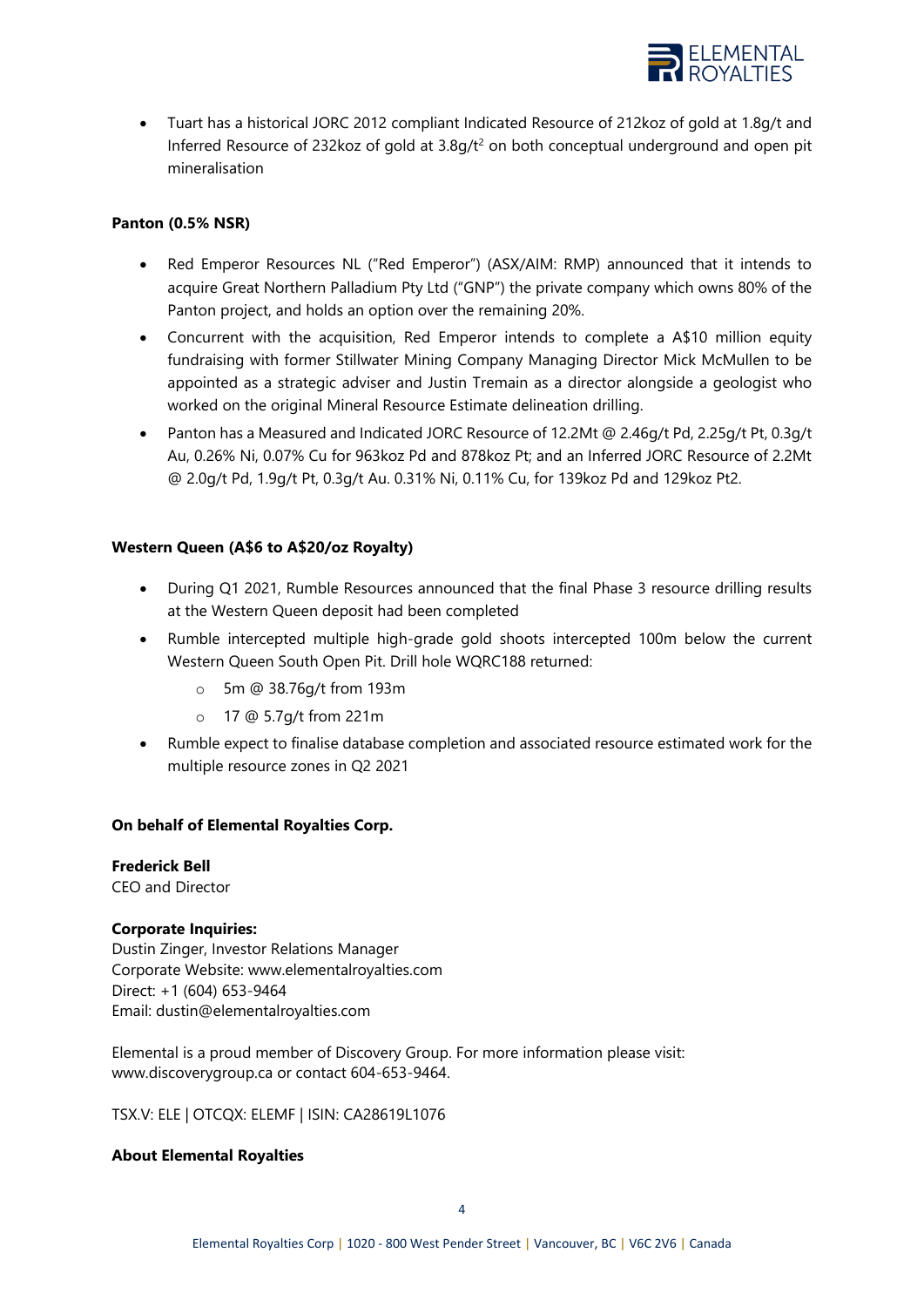

Elemental is a gold-focused royalty company listed on the TSX-V in Canada and provides investors with lower risk precious metals exposure through a portfolio of nine high-quality royalties. This enables investors to benefit from ongoing royalty revenue, future exploration upside and low operating costs. Elemental's experienced team seeks to secure royalties in advanced precious metals projects, run by established operators, from its pipeline of identified opportunities.

#### **Qualified Person**

Richard Evans, FAusIMM, is Senior Vice President Technical for Elemental, and a qualified person under National Instrument 43-101 – Standards of Disclosure for Mineral Projects, has reviewed and approved the scientific and technical disclosure contained in this press release.

### *Neither the TSX-V nor its Regulation Service Provider (as that term is defined in the policies of the TSX-V.) accepts responsibility for the adequacy or accuracy of this press release.*

*<sup>1</sup> Elemental has included certain performance measures in this press release that do not have any standardized meaning prescribed by International Financial Reporting Standards (IFRS). The Company's royalty revenue is converted to an attributable gold equivalent ounce basis by dividing the royalty revenue received in a period by the average gold price for the same respective period. The presentation of this non-IFRS measure is intended to provide additional information and should not be considered in isolation or as a substitute for measures of performance prepared in accordance with IFRS. Other companies may calculate these non-IFRS measures differently. The production forecast was derived using information that is available in the public domain as at the date hereof, which included guidance and estimates prepared and issued by management of the operators of the mining operations in which Elemental holds an interest. The production forecast is sensitive to the performance and operating status of the underlying mines. None of the information has been independently verified by Elemental and maybe subject to uncertainty. There can be no assurance that such information is complete or accurate.*

*<sup>2</sup>The Tuart deposit in Elemental's Mt Pleasant royalty area has been assigned a historical resource estimate on both conceptual underground and open pit mineralisation on the basis of Norton Gold Fields Limited's announcement dated February 3, 2015, titled "January 2015 Mineral Resource & Ore Reserve update". The estimate was prepared by Norton Goldfields Ltd (ASX: NGF) in accordance with the JORC Code 2012 for the situation at Dec 31, 2014, and is available on the ASX website at: [https://www.asx.com.au/asx/statistics/displayAnnouncement.do?display=pdf&idsId=01596085.](https://www.asx.com.au/asx/statistics/displayAnnouncement.do?display=pdf&idsId=01596085)* 

*Elemental believes that the resources disclosed are fundamentally reliable but they should not be relied on as a current resource estimate, and no qualified person of Elemental has done sufficient work to classify the above estimate as current Mineral Resources. Elemental is not treating the historical estimate as current Mineral Resources or Mineral Reserves and it is unknown how much of the historical resource will be economic under the proposed mine plan. Elemental understands that there has been no production from the area since the historical resource estimate was published*

#### **Cautionary note regarding forward-looking statements**

This release contains certain "forward looking statements" and certain "forward-looking information" as defined under applicable Canadian securities laws. Forward-looking statements and information can generally be identified by the use of forward-looking terminology such as "may", "will", "should", "expect", "intend", "estimate", "anticipate", "believe", "continue", "plans" or similar terminology.

Forward-looking statements and information include, but are not limited to, statements with respect to the future growth and development of the Company. Forward-looking statements and information are based on forecasts of future results, estimates of amounts not yet determinable and assumptions that, while believed by management to be reasonable, are inherently subject to significant business, economic and competitive uncertainties and contingencies. Forward-looking statements and information are subject to various known and unknown risks and uncertainties, many of which are beyond the ability of Elemental to control or predict, that may cause Elemental's actual results,